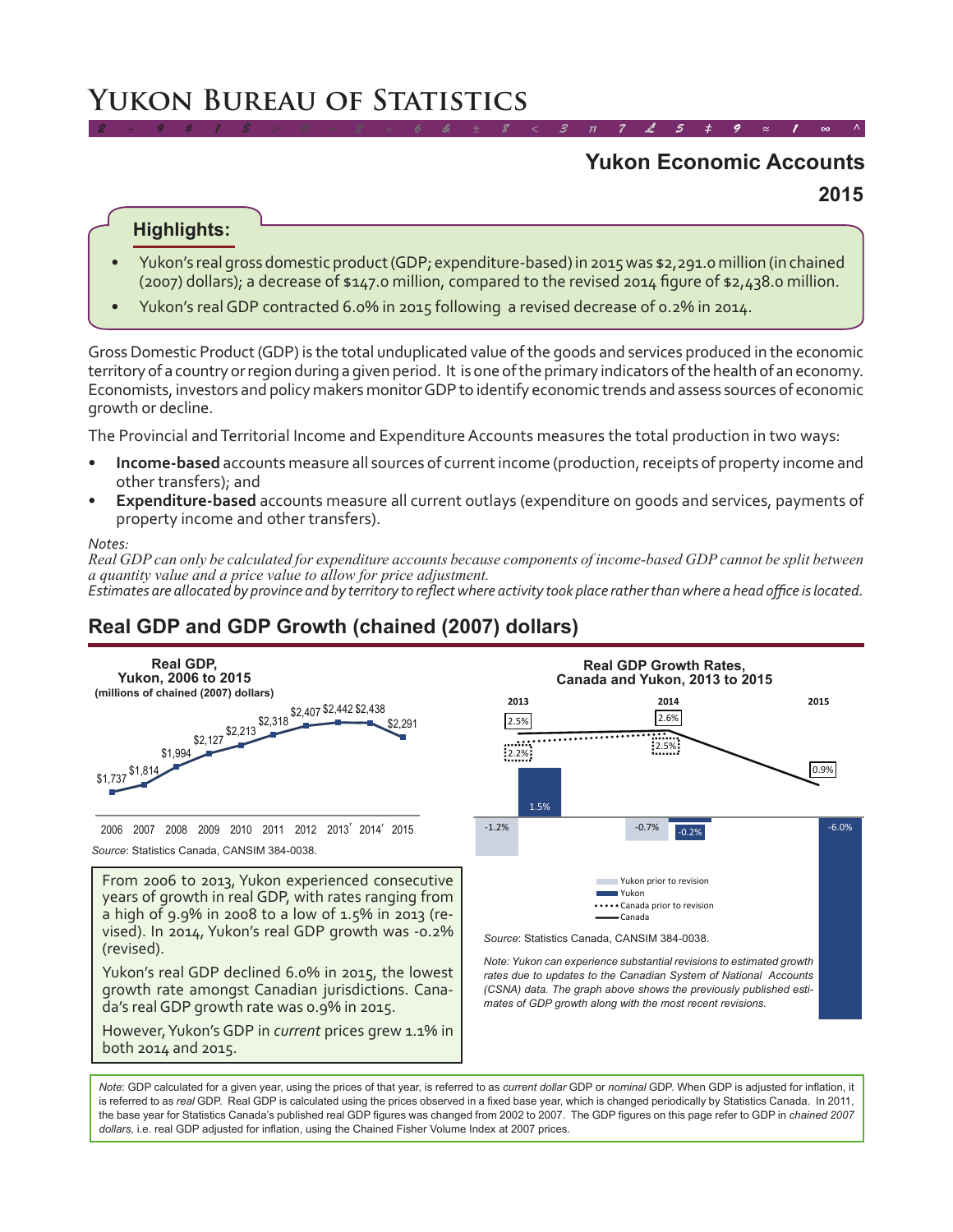### **GDP, Income-based (current prices), Yukon, 2011 to 2015**

|                                                                                                     | 2011  | 2012         | 2013 <sup>r</sup><br>(\$ millions) | $2014^r$ | 2015  |
|-----------------------------------------------------------------------------------------------------|-------|--------------|------------------------------------|----------|-------|
| <b>Compensation of employees</b>                                                                    | 1,327 | 1,389        | 1,390                              | 1,399    | 1,413 |
| Wages and salaries                                                                                  | 1.150 | 1.200        | 1.194                              | 1,200    | 1,210 |
| Employers' social contributions                                                                     | 177   | 189          | 196                                | 199      | 203   |
| <b>Gross operating surplus</b>                                                                      | 687   | 662          | 743                                | 721      | 719   |
| Net operating surplus: corporations                                                                 | 213   | 135          | 182                                | 133      | 118   |
| Consumption of fixed capital: corporations                                                          | 296   | 332          | 362                                | 384      | 395   |
| Consumption of fixed capital: general governments and<br>non-profit institutions serving households | 178   | 195          | 199                                | 204      | 206   |
| <b>Gross mixed income</b>                                                                           | 342   | 362          | 379                                | 401      | 408   |
| Net mixed income                                                                                    | 274   | 290          | 307                                | 326      | 331   |
| Consumption of fixed capital: unincorporated businesses                                             | 69    | 72           | 72                                 | 75       | 77    |
| Taxes less subsidies on production                                                                  | 42    | 45           | 47                                 | 65       | 66    |
| Taxes less subsidies on products and imports                                                        | 93    | 91           | 95                                 | 97       | 94    |
| <b>Statistical discrepancy</b>                                                                      | 1     | $\mathbf{2}$ | $-4$                               | $-3$     | 10    |
| <b>GROSS DOMESTIC PRODUCT AT MARKET PRICES</b>                                                      | 2.492 | 2.551        | 2.650                              | 2.680    | 2.710 |

*Notes*: In 2015, the growth rate of **GDP** in current dollars was 1.1%. Source: Statistics Canada, CANSIM 384-0037.

#### **Wages and Salaries by Industry, Yukon, 2011 to 2015**



• Of the 2015 wages and salaries' component of GDP, services-producing industries comprised the largest proportion at \$1,005.1 million, or 83.1%; goods-producing industries comprised \$204.6 million, or 16.9%.

|                                                             | 2011      | 2012      | 2013 <sup>r</sup> | 2014 <sup>r</sup> | 2015      |
|-------------------------------------------------------------|-----------|-----------|-------------------|-------------------|-----------|
|                                                             |           |           | (\$ thousands)    |                   |           |
| <b>Compensation of employees</b>                            | 1,326,553 | 1,388,368 | 1,390,593         | 1,398,308         | 1,412,872 |
| <b>Wages and salaries</b>                                   | 1,149,967 | 1,199,760 | 1,194,154         | 1,199,602         | 1,209,748 |
| All goods-producing industries                              | 272,489   | 286,103   | 248,803           | 237,269           | 204,621   |
| Construction                                                | 121,688   | 121,558   | 111,112           | 112,600           | 110,641   |
| All services-producing industries                           | 877,478   | 913,657   | 945,351           | 962,333           | 1,005,127 |
| Trade                                                       | 92,386    | 98,377    | 96,775            | 95,479            | 102,753   |
| Transportation and storage                                  | 50,170    | 47,812    | 47,562            | 49,192            | 46,577    |
| Information and cultural industries                         | 39,794    | 38,244    | 37,141            | 38,715            | 42,611    |
| Finance, real estate and company management                 | 48,771    | 50,783    | 45,931            | 44,320            | 49,425    |
| Professional and personal services industries               | 202,715   | 211,472   | 217,245           | 221,724           | 231,618   |
| Educational services                                        | 93,988    | 97,595    | 104,365           | 106,233           | 107,332   |
| Health care and social assistance                           | 116,002   | 126,041   | 139,273           | 143,623           | 150,334   |
| Federal government public administration                    | 54.036    | 52.343    | 53.461            | 52.800            | 53,794    |
| Provincial and territorial government public administration | 147,055   | 156,816   | 167,796           | 173.244           | 182,669   |
| Local government public administration                      | 32,561    | 34,174    | 35,802            | 37,003            | 38,014    |
| <b>Employers' social contributions</b>                      | 176,586   | 188,608   | 196,439           | 198,706           | 203,124   |

*Source*: Statistics Canada, CANSIM 382-0006 (computed annual total).

• Compared to 2014, *wages and salaries* in 2015 increased by \$10.1 million, or 0.8%; for services-producing industries, *wages and salaries* increased 4.4% and for goods-producing industries, decreased 13.8%.

• Compared to 2011, *wages and salaries* in 2015 increased by \$127.6 million, or 14.5%, for services-producing industries and decreased by \$67.9 million or 24.9% for goods-producing industries.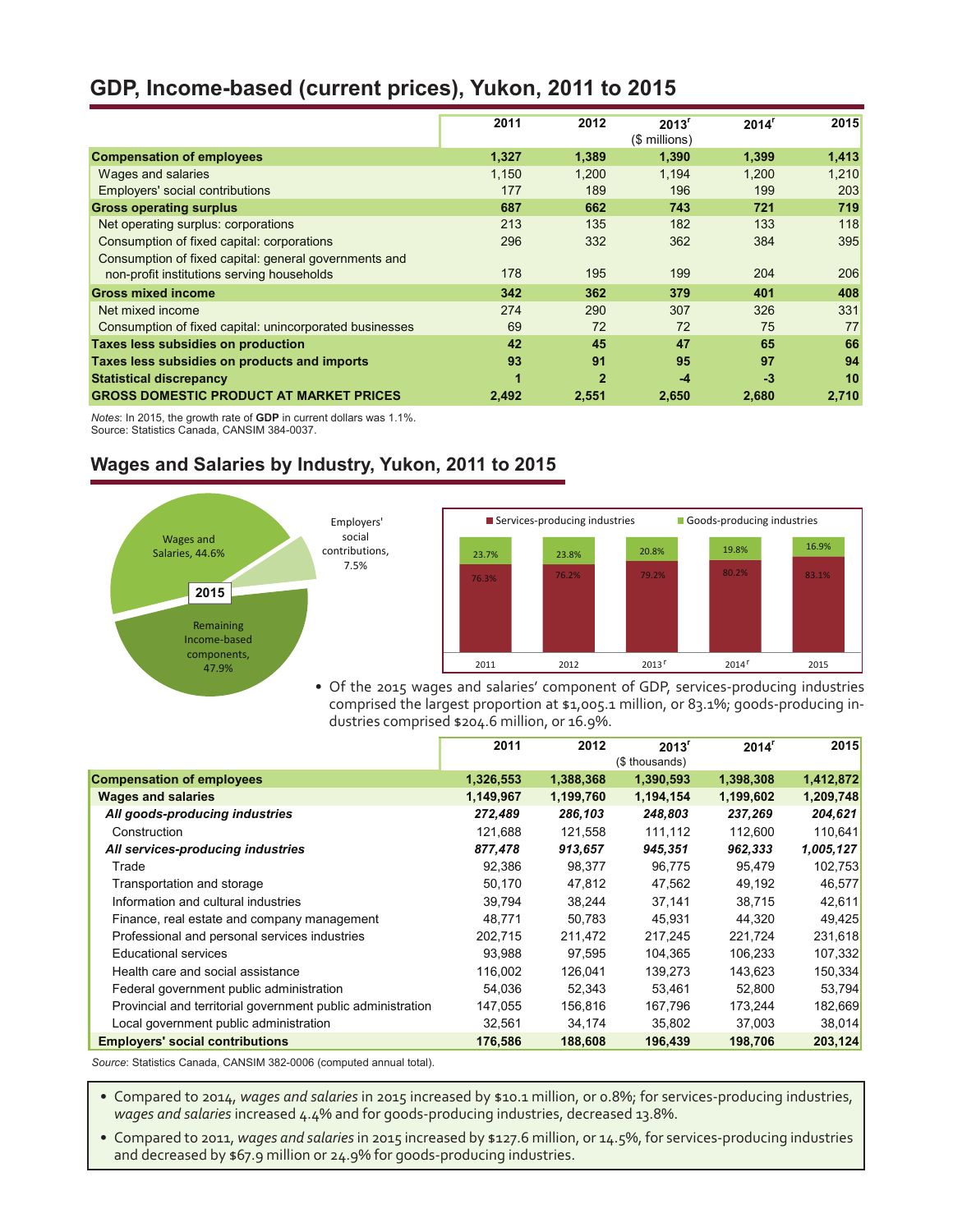## **GDP, Expenditure-based (current prices), Yukon, 2011 to 2015**

|                                                                           | 2011  | 2012  | 2013 <sup>r</sup><br>(\$ millions) | 2014 <sup>r</sup>       | 2015           |
|---------------------------------------------------------------------------|-------|-------|------------------------------------|-------------------------|----------------|
| <b>Final consumption expenditure</b>                                      | 2,469 | 2,575 | 2,700                              | 2,798                   | 2,909          |
| Household final consumption expenditure                                   | 1,139 | 1,209 | 1,232                              | 1,271                   | 1,308          |
| Goods                                                                     | 493   | 522   | 507                                | 512                     | 519            |
| Durable goods                                                             | 133   | 144   | 133                                | 133                     | 139            |
| Semi-durable goods                                                        | 69    | 69    | 67                                 | 67                      | 68             |
| Non-durable goods                                                         | 291   | 309   | 307                                | 312                     | 312            |
| Services                                                                  | 646   | 687   | 725                                | 759                     | 789            |
| Non-profit institutions serving households' final consumption expenditure | 41    | 42    | 47                                 | 45                      | 48             |
| General governments final consumption expenditure                         | 1,289 | 1,324 | 1,421                              | 1,482                   | 1,553          |
| <b>Gross fixed capital formation</b>                                      | 1,143 | 948   | 852                                | 772                     | 750            |
| Business gross fixed capital formation                                    | 872   | 711   | 594                                | 535                     | 495            |
| <b>Residential structures</b>                                             | 179   | 187   | 138                                | 137                     | 149            |
| Non-residential structures, machinery and equipment                       | 350   | 246   | 302                                | 259                     | 242            |
| Non-residential structures                                                | 252   | 130   | 89                                 | 118                     | 92             |
| Machinery and equipment                                                   | 98    | 116   | 213                                | 141                     | 150            |
| Intellectual property products                                            | 343   | 278   | 154                                | 139                     | 104            |
| Non-profit institutions serving households' gross fixed capital formation | 12    | 14    | $\overline{2}$                     | $\overline{2}$          | $\overline{2}$ |
| General governments gross fixed capital formation                         | 259   | 223   | 256                                | 235                     | 253            |
| <b>Investment in inventories</b>                                          | 9     | 36    | 22                                 | $\overline{\mathbf{4}}$ | $-2$           |
| <b>Exports of goods and services</b>                                      | 742   | 854   | 903                                | 917                     | 859            |
| Exports to other countries                                                | 298   | 324   | 362                                | 406                     | 355            |
| Exports of goods to other countries                                       | 207   | 224   | 259                                | 299                     | 244            |
| Exports of services to other countries                                    | 91    | 100   | 103                                | 107                     | 111            |
| Exports to other provinces                                                | 444   | 530   | 541                                | 511                     | 504            |
| Exports of goods to other provinces                                       | 121   | 191   | 121                                | 81                      | 69             |
| Exports of services to other provinces                                    | 323   | 339   | 420                                | 430                     | 435            |
| Less: imports of goods and services                                       | 1,869 | 1,860 | 1,831                              | 1,815                   | 1,795          |
| Imports from other countries                                              | 449   | 468   | 629                                | 630                     | 635            |
| Imports of goods from other countries                                     | 375   | 381   | 540                                | 539                     | 545            |
| Imports of services from other countries                                  | 74    | 87    | 89                                 | 91                      | 90             |
| Imports from other provinces                                              | 1.420 | 1,392 | 1.202                              | 1.185                   | 1,160          |
| Imports of goods from other provinces                                     | 417   | 454   | 370                                | 347                     | 321            |
| Imports of services from other provinces                                  | 1,003 | 938   | 832                                | 838                     | 839            |
| <b>Statistical discrepancy</b>                                            | $-2$  | $-2$  | $\overline{\mathbf{4}}$            | $\overline{\mathbf{4}}$ | $-11$          |
| <b>GROSS DOMESTIC PRODUCT AT MARKET PRICES</b>                            | 2,492 | 2,551 | 2,650                              | 2,680                   | 2,710          |
| Final domestic demand                                                     | 3,612 | 3,523 | 3,552                              | 3,570                   | 3,659          |
|                                                                           |       |       |                                    |                         |                |

*Source*: Statistics Canada, CANSIM 384-0038.

#### **Household Final Consumption Expenditure, Yukon, 2011 to 2015**

|                                                               | 2011    | 2012    | 2013 <sup>r</sup><br>(\$ millions) | 2014 <sup>r</sup> | 2015    |
|---------------------------------------------------------------|---------|---------|------------------------------------|-------------------|---------|
| Household final consumption expenditure                       | 1,139.0 | 1,209.0 | 1,232.0                            | 1,271.0           | 1,308.0 |
| Food and non-alcoholic beverages                              | 104.0   | 107.1   | 110.3                              | 114.5             | 118.0   |
| Alcoholic beverages and tobacco                               | 53.2    | 54.0    | 53.4                               | 55.4              | 57.1    |
| Clothing and footwear                                         | 30.6    | 29.5    | 27.6                               | 27.1              | 27.6    |
| Housing, water, electricity, gas and other fuels              | 356.6   | 383.9   | 406.7                              | 424.6             | 442.5   |
| Furnishings, household equipment and other goods and services |         |         |                                    |                   |         |
| related to the dwelling and property                          | 51.9    | 54.0    | 53.2                               | 52.0              | 54.6    |
| Health                                                        | 31.8    | 31.9    | 32.3                               | 34.0              | 35.4    |
| Transport                                                     | 170.0   | 192.6   | 183.5                              | 190.1             | 190.1   |
| Communications                                                | 26.8    | 29.3    | 31.3                               | 31.7              | 31.3    |
| Recreation and culture                                        | 100.7   | 103.7   | 101.7                              | 102.5             | 104.2   |
| Education                                                     | 4.5     | 4.8     | 5.1                                | 5.6               | 5.8     |
| Food, beverage and accommodation services                     | 132.1   | 136.3   | 140.1                              | 140.2             | 142.8   |
| Insurance and financial services                              | 64.1    | 63.9    | 70.2                               | 72.2              | 75.8    |
| Miscellaneous goods and services                              | 48.2    | 48.9    | 50.5                               | 52.6              | 54.4    |
| Net expenditure abroad                                        | $-35.6$ | $-31.0$ | $-33.9$                            | $-31.2$           | $-31.7$ |

*Source*: Statistics Canada, CANSIM 384-0041.

• Compared to the figures for 2014, *household final consumption expenditure* in 2015 increased by \$37.0 million, or 2.9%.

• Compared to 2011, *household final consumption expenditure* in 2015 increased by \$169.0 million, or 14.8%.